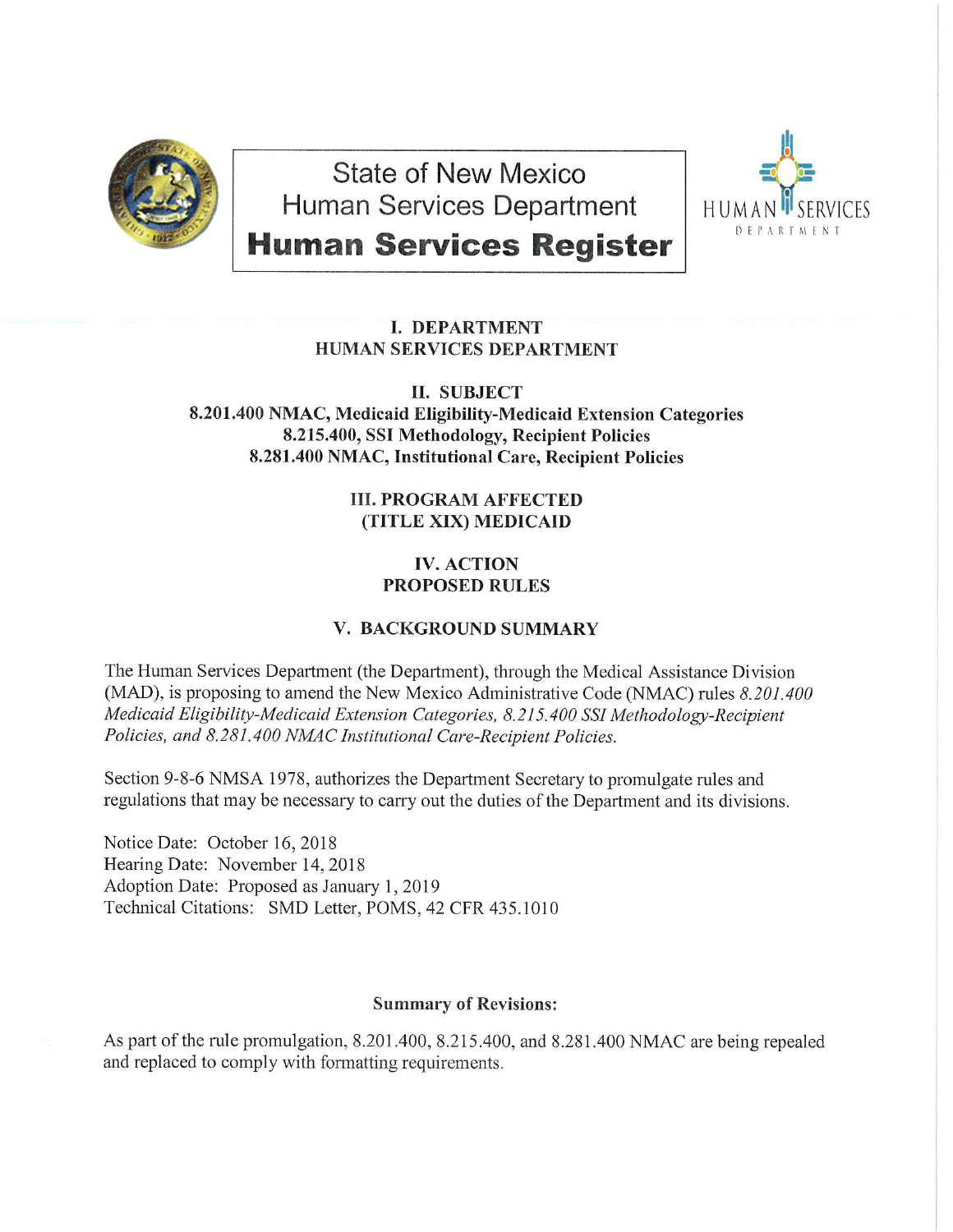#### **8.201.400 NMAC- Medicaid Eligibility- Medicaid Extension**

The Department proposes to amend Section 9 to clarify that the Supplemental Security Income (SSI) extension categories are 001, 003, and 004.

The Department proposes to amend Section 10 to delete redundant language and to replace the outdated reference to the "disability determination services (DDS)" with the "disability determination unit (DDU)" throughout these rules. The outdated term "Income Support Specialist (ISS)" was replaced with "Income Support Division worker" throughout these rules.

The Department proposes to amend Section 10 subsection G(1) to allow certain recipients of SSI who become ineligible for SSI cash benefits to be automatically extended Medicaid benefits for an additional two months following the month in which SSI closes, as opposed to the current one-month policy.

Current language at Section 10 subsection G(2) allows for extended Medicaid for five SSI closure codes. The Department proposes to amend this language to allow for two months of extended Medicaid for 31 SSI closure codes.

The Department proposes to delete language at Section 10 subsection G(3)(a) and (b) regarding requiring an application for a second one-month extension of Medicaid, since these individuals will automatically receive two months of extended Medicaid under the new rule. Additionally, the Department proposes to add new language implementing an ex -parte process to systematically evaluate two-month extended SSI clients for other Medicaid categories during their extension period.

The Department proposes to delete language at Section 10 subsection H regarding children terminated from SSI solely due to disability criteria implemented by the Personal Responsibility and Work Opportunity Reconciliation Act of 1996 (PRWORA) because all of these individuals have aged out of the category. This regulatory language is no longer relevant.

The Department proposes to amend Section 12 enumeration language to refer to 8.200.410.10 NMAC, which is the correct citation.

#### **8.215.400 NMAC- Medicaid Eligibility- Supplemental Security Income**

The Department proposes to add a new section at 8.215.400.10 NMAC regarding coverage of Section 1619(b) recipients. The new proposed language clarifies that the Department has a 1634 Agreement with the Social Security Administration (SSA) under which the SSA makes Medicaid eligibility determinations for both SSI and 1619(b) recipients. These individuals automatically have Medicaid eligibility unless they fail to meet the assignment of rights or third party liability requirements; or unless the Department has determined ineligibility under the Medicaid trust provision.

#### **8.281.400 NMAC - Medicaid Eligibility- Institutional Care**

Current language at Section 10 requires that an applicant/recipient be in a "Medicaid qualifying" bed in a New Mexico Medicaid approved institution for Institutional Care (IC) Medicaid. A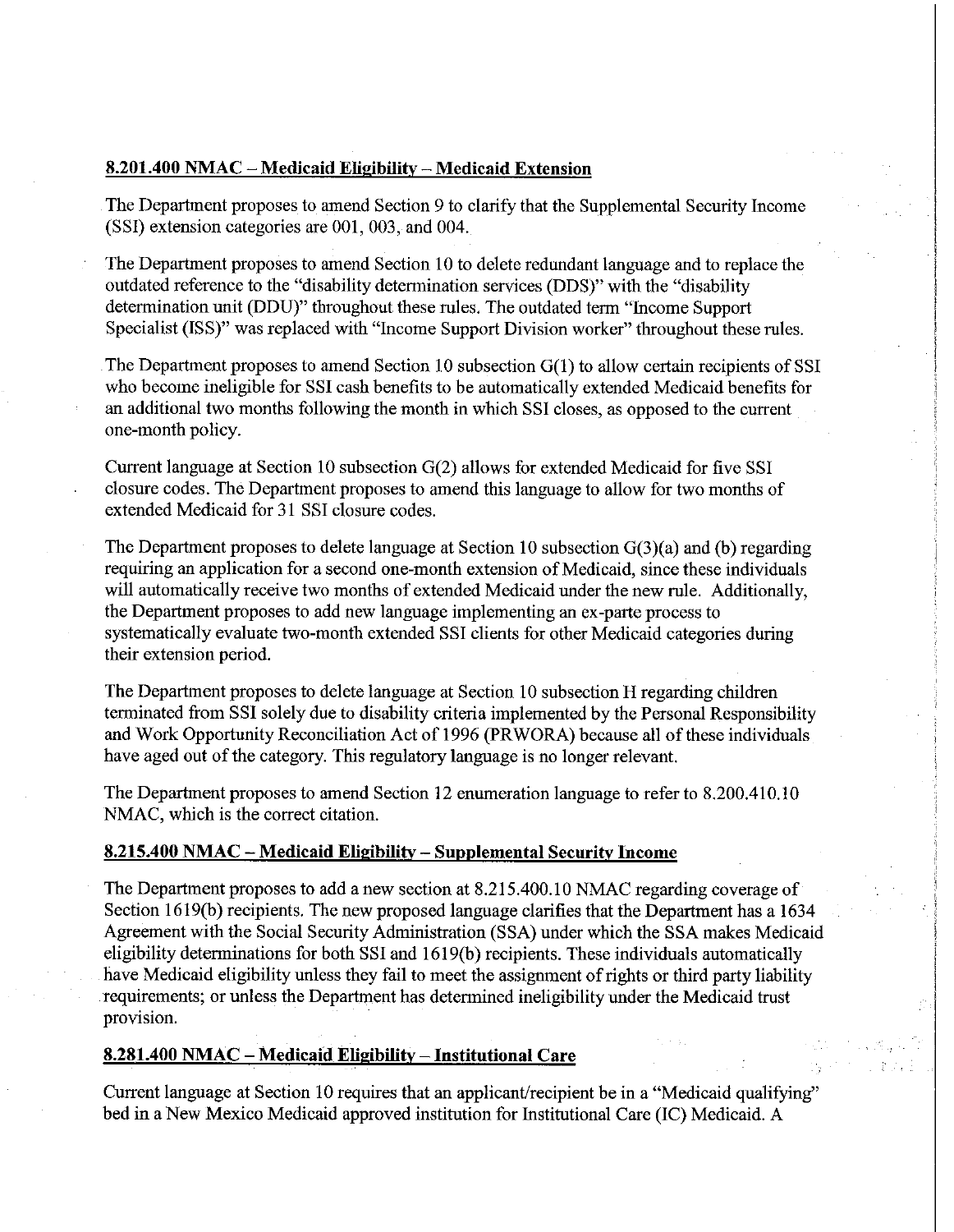proposed revision was added to include hospitals administered by the US Department of Veteran's Affairs (VA) as Medicaid approved institutions. This proposed change will allow VA hospital patients who are preparing to transition out of the acute care hospital into an IC setting of care to have their IC Medicaid applications evaluated for eligibility sooner. This will reduce delays in application processing for VA hospital patients transitioning to IC settings.

The Department proposes to amend language at Section 11 to replace "ISD caseworker" with "Income Support Division worker" throughout these rules.

The Department proposes to amend Section 12 enumeration language to refer to the general recipient provisions found at 8.200.410.10 NMAC.

The Department proposes to amend Section 17 to replace the outdated reference to the "disability determination services (DDS)" with the "disability determination unit (DDU)" throughout these rules.

### **VI. RULE**

These proposed rule changes will be contained in 8.201.400, 8.215.400 and 8.281.400 NMAC. This register and the proposed rules are available on the HSD website at: http://www.hsd.state.nm.us/LookingForInformation/registers.aspx and http://www.hsd.state.nm.us/public-notices-proposed-rule-and-waiver-changes-and-opportunitiesto-comment.aspx. If you do not have internet access, a copy of the proposed register and rule may be requested by contacting MAD at 505-827-6252.

#### VII. **EFFECTIVE DATE**

The Department proposes to implement this rule effective January 1, 2019.

#### **VIII. PUBLIC HEARING**

A public hearing to receive testimony on this proposed rule will be held in Hearing Room 2, Toney Anaya Building, 2550 Cerrillos Road, Santa Fe, New Mexico on November 14, 2018 from 10 a.m. to 11 a.m., Mountain Standard Time (MST).

If you are a person with a disability and you require this information in an alternative fonnat or require a special accommodation to participate in the public hearing, please contact the MAD in Santa Fe at (505) 827-6252. The Department requests at least 10 working days advance notice to provide requested alternative formats and special accommodations.

Copies of all comments will be made available by MAD upon request by providing copies directly to a requestor or by making them available on the MAD website or at a location within the county of the requestor.

#### IX. **ADDRESS**

Interested persons may address written or recorded comments to: